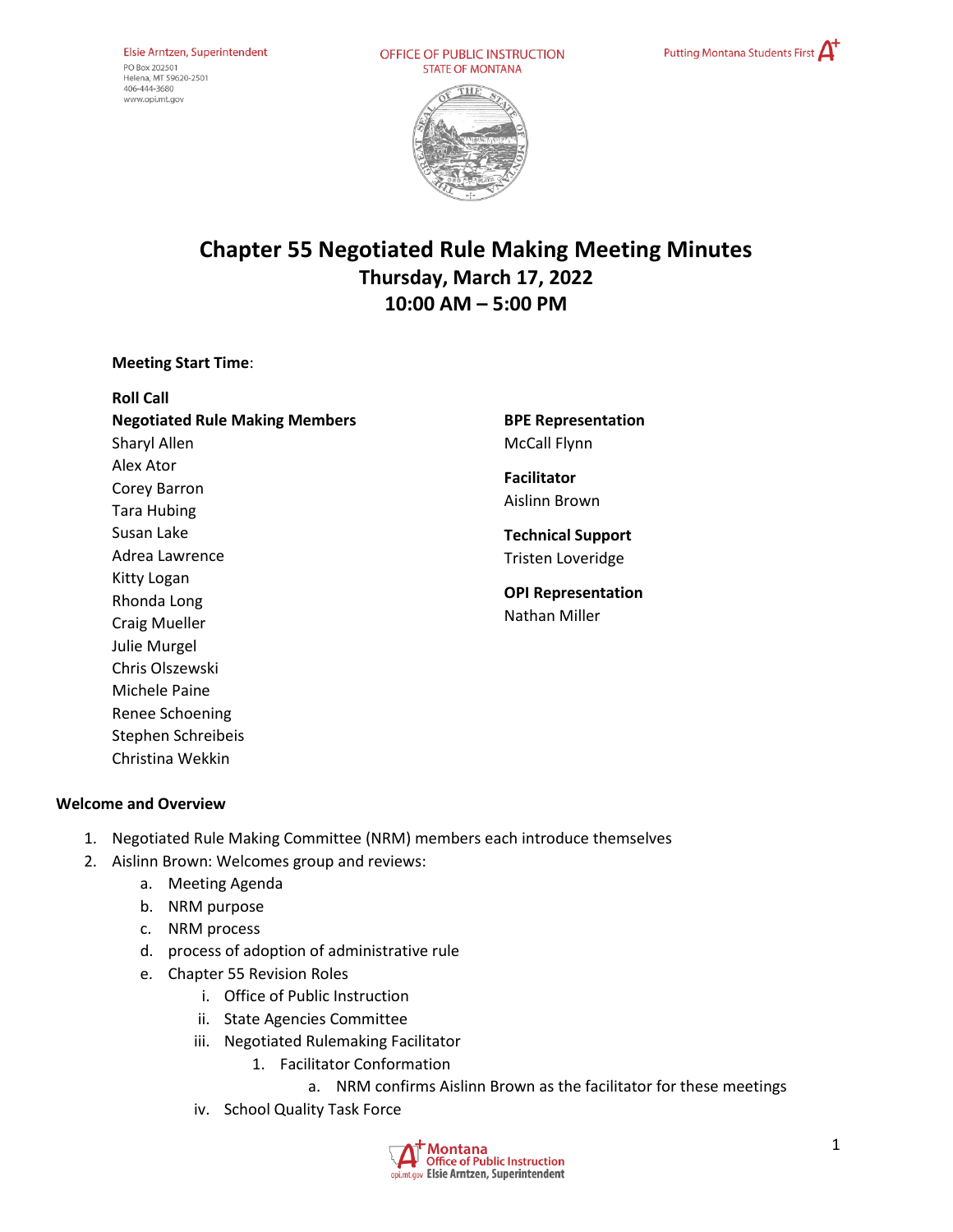- v. Negotiated Rule Making Committee
	- 1. NRM conformation
		- a. NRM confirms formation of committee
- vi. Superintendent of Public Instruction
- vii. Board of Public Education
- viii. Education Interim Committee
- ix. Local School District Boards of Trustees
- f. Task Force Timeline
- 3. Michele Paine: Can you explain the school quality Task Force?
	- a. Aislinn: the TF is recommending general themes and will begin drafting changes. Tomorrow the NRM will have a chance to review conceptual changes.
- 4. Aislinn Brown: continues reviewing:
	- a. NRM Timeline
		- i. Two meetings are being added, one additional in-person work session and a zoom work session. Dates will be determined by majority.
	- b. Communication Plan
	- c. Operating Logistics
- 5. Aislinn Brown: Proposes consensus be defined as the absence of dissent. Practices this model by proposing the NRM take a break.
	- a. Sharyl Allen: Dissents, would like to be in session for an hour before taking a break.
		- i. Aislinn Brown: Revises proposal to a break at 11:00 AM
		- ii. There is no dissent and proposal passes
	- b. Aislinn Brown: Proposes the NRM adopt the model of consensus by the absence of dissent.
		- i. There is no dissent and proposal passes
- 6. Aislinn Brown: Reviews ground rules for NRM:
	- a. Any committee member who dissents from a proposed action must propose a solution
	- b. No outside interruptions Cell phones and messaging applications off during session
	- c. "Speak now or forever hold your peace" if you wish to dissent, do it now.
	- d. No substitutes or replacements for committee members.
	- e. Sharyl Allen: Those that are on the committee come with the ability to vote. When voting occurs, if a member is representing an entity, they have the full authority of that entity.
	- f. Adrea Lawrence: Would like to see the materials one week ahead of time
	- g. Chris Olszewski: Asks how an item would be tabled due to dissent that is not against the proposal but would like the opportunity to look further into an item.
		- i. Aislinn: Has no problem if an item needs to be tabled until more information is found.
	- h. Alex Ator: Voices dissent on the on the rule for no substitutes
		- i. Julie Murgel: Asks for rational why Alex voiced dissent on this rule.
		- ii. Alex: He knows there are several in the group that have very important roles for the NRM. Would not like to see the progress halt due to their absence.
		- iii. Aislinn: clarifies that this rule only applies to committee members. If Tristen is out sick, someone will be found to replace her.
		- iv. Julie: Both Tristen and Nathan support the work and are not voting members of the NRM. She would not like to have special treatment due to her role at the OPI. She is a participating member of NRM like everyone else.
		- v. Alex: With this clarification, he withdraws his dissent
	- i. No further dissent, all rules are adopted

# **Negotiated Rule Making 101**

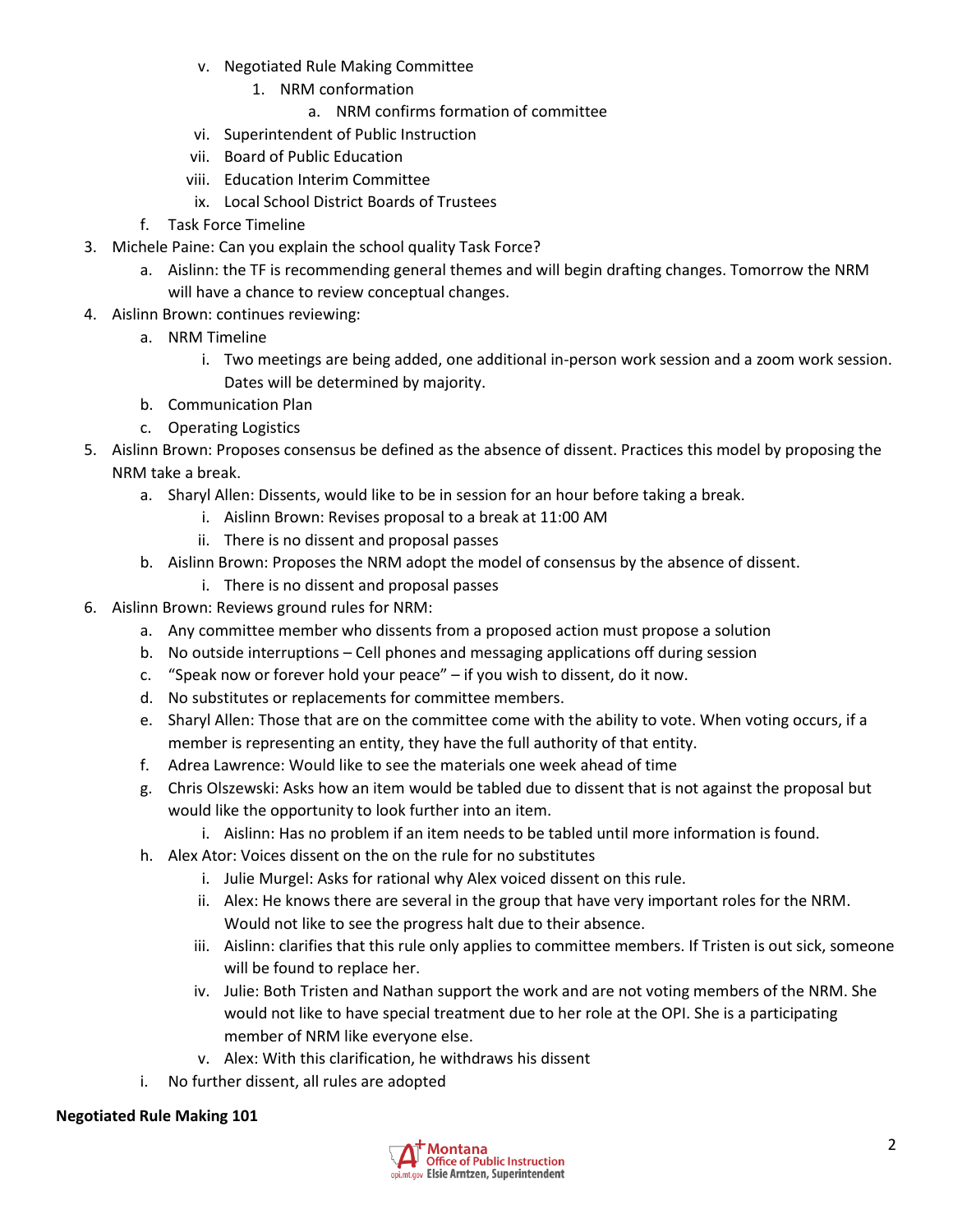- 1. Aislinn Brown: reviews:
	- a. What Negotiate Rulemaking is
	- b. Why the OPI is convening Negotiated Rulemaking for Accreditation standards
	- c. Economic Impact Statement requirements and sample document
	- d. The final report

## **Accreditation 101**

- 1. Julie Murgel: reviews:
	- a. Brief history of accreditation
	- b. Montana Code Annotated
	- c. ARM Chapter 55
	- d. program area standards and content standards
- 2. Adrea Lawrence: is there rational to approach 55 separately from than 53 and 54? She is curious why they are looked at separately rather than simultaneously.
	- a. Julie: Has asked this question as well. She doesn't have an answer, but this is a great question.
- 3. Julie Murgel: Asks the NRM to discuss what they hope the School Quality TF has addressed so far. NRM thoughts:
	- a. Sharyl Allen: The way we think about what library duties are is for a time far gone. A better description would be media tech.
	- b. McCall Flynn: Also discussed library. Maybe it would be good to have someone that works with and represents library media to sit in these conversations.
	- c. Renee Schoening: A clear perspective on mental health and counseling for students. Would like to see a reduction in the ratio because our kids need help and more mental heath services. School counselors are the ones credentialed to do that work.
		- i. Sharyl: would like to jump in and suggest a 10/1 ratio.
		- ii. Renee: The other piece of this is to mitigate burnout. We were in a mental health crisis before the pandemic, but we have only seen the tip of the iceberg in terms of the mental health impact on kids and families. It is a systemic issue.
		- iii. Sharyl: Looking more at the side of counseling vs a guidance counselor.
	- d. Susan lake: Looking at her schools, the athletic programs have requirements for kids to participate, but perhaps it would be more important to ensure they are on track for graduation. It is important to get a diploma but the way the school is set up don't create the opportunity for freshman, sophomore, juniors, and seniors are on track.

# **Federal Accountability System**

- 1. Julie Murgel: Reviews:
	- a. Federal Accountability system Indicators

# **Accreditation Framework**

- 1. Julie Murgel: reviews:
	- a. Accreditation Framework
		- i. Essential Elements of quality schools
		- ii. Meaningful accreditation process
		- iii. Response to accreditation
		- iv. School improvement
	- b. Accreditation Standards

# **Accreditation Process**

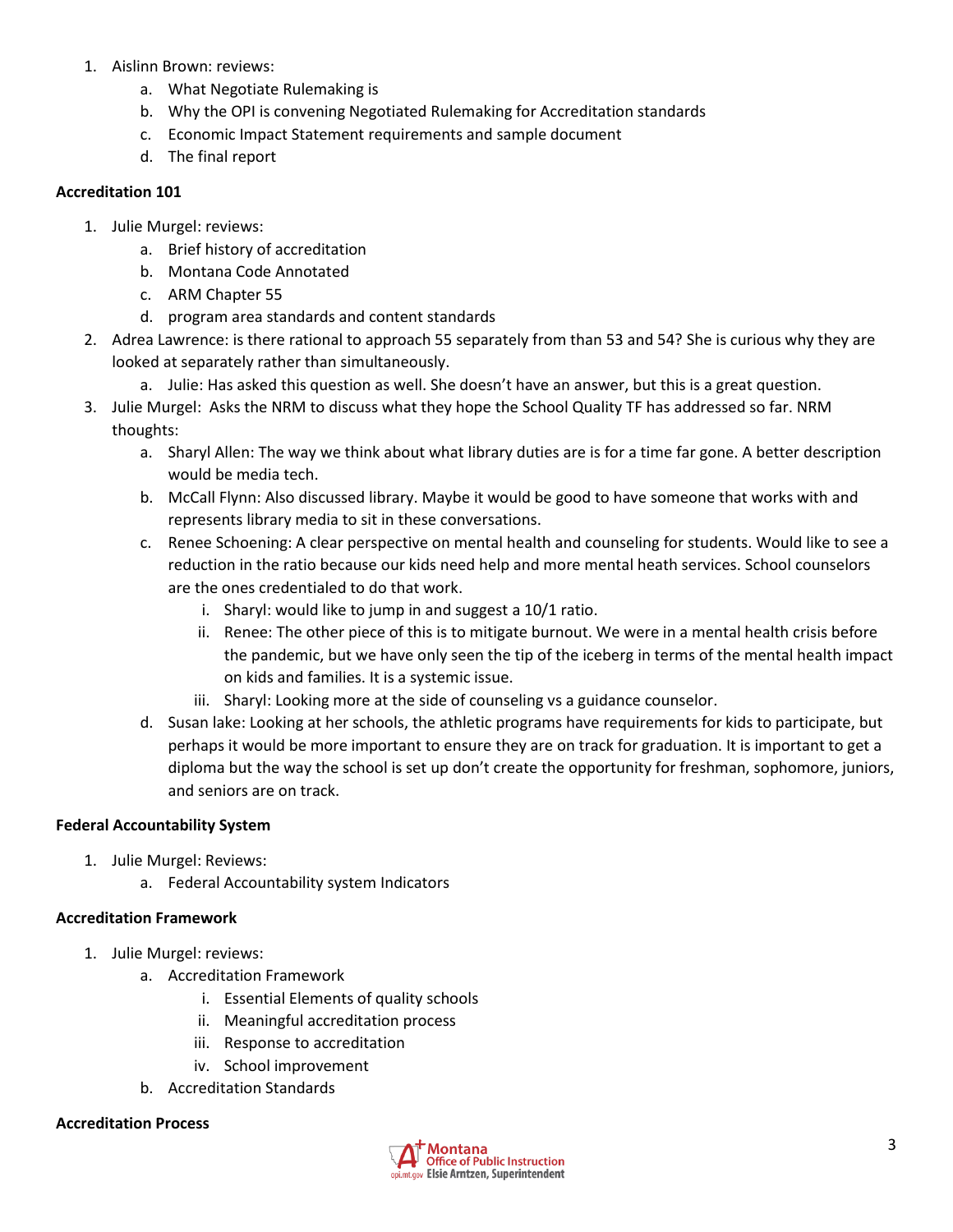- 1. Nathan Miller: Reviews:
	- a. Steps to Accreditation
		- i. Step 1: Determine Assurance Standards Level
		- ii. Step 2: Determine Student Performance Standards Level
		- iii. Step 3: Use assurance standards level and student performance standard level to determine final accreditation status
		- iv. Step 4: Adjusted accreditation status criteria-FY 2021 only
	- b. Accreditation status for 2021-2022
	- c. TEAMs Data Collection
	- d. Terms of Employment, Accreditation, and Master Schedule (TEAMS)
	- e. TEAMS Screen-By-Screen Process
	- f. Annual Accreditation Report
- 2. Accreditation Reflection Point: What information did you already know about the process? What is something you learned about the process that you did not know? NRM Thoughts:
	- a. Julie Murgel: Discussed what determines if you have one time to be deficient vs some categories that don't go into deficiency till it is repeated three years in a row. Not all categories are treated equally. Some have a quicker impact on status.
	- b. Sharyl Allen: Discussed the term "length of time" and describes an example form California. Also discussed if a district should be accredited rather than each school. If a district is accredited, it would be a comprehensive strategy. Perhaps the idea of school accreditation ahs outlived its usefulness.
	- c. Alex Ator: One thing he has thought about accreditation, is that is a onetime snapshot. He shares a couple of examples. The fall snapshot creates and fixes problems at the same time.
- 3. Julie Murgel: Connects the rule and assurance standards that are tied to the rule.

#### **Response to Accreditation**

- 1. Julie Murgel: Reviews:
	- a. Variance to standard
	- b. Current Variance to standards
		- i. Kitty: Are schools that are under the variances choosing not to get to the standard requirements? She is not sure what is happening since there are ways to get to the standard.
		- ii. Michele: Flathead High School student population rose over 1500 students and made them deficient. They were compliant for many years until the student population rose.
		- iii. Nathan: Explains situations that are seen a lot at the OPI with schools struggling with Librarian Media Specialists.
		- iv. Sharyl Allen: Shares example from Great Falls. Similar to Kalispell High School. It is good to be having these conversations. Appreciates the examples Nathan provided. These are the minimum standards of quality.
		- v. Alex Ator: One of the reasons he is on this committee is because he is on the variance board and sat through the Great Falls example Sharyl shared. It was very frustrating because they didn't have the capacity to give them the variance. He gives personal example being unable to run a weights class. He understands that there is value to a highly qualified teacher, but there is also value behind common sense and local control. When we're looking at standards and set the base line, we need to include language that creates common sense in the decision-making process.
		- vi. Stephen Schreibeis: As a superintendent looking at highly qualified individuals it makes sense that we want someone that is experienced but understanding it's not just highly qualified but also highly effective in positions. As a superintendent, when you cannot fill a position, you can

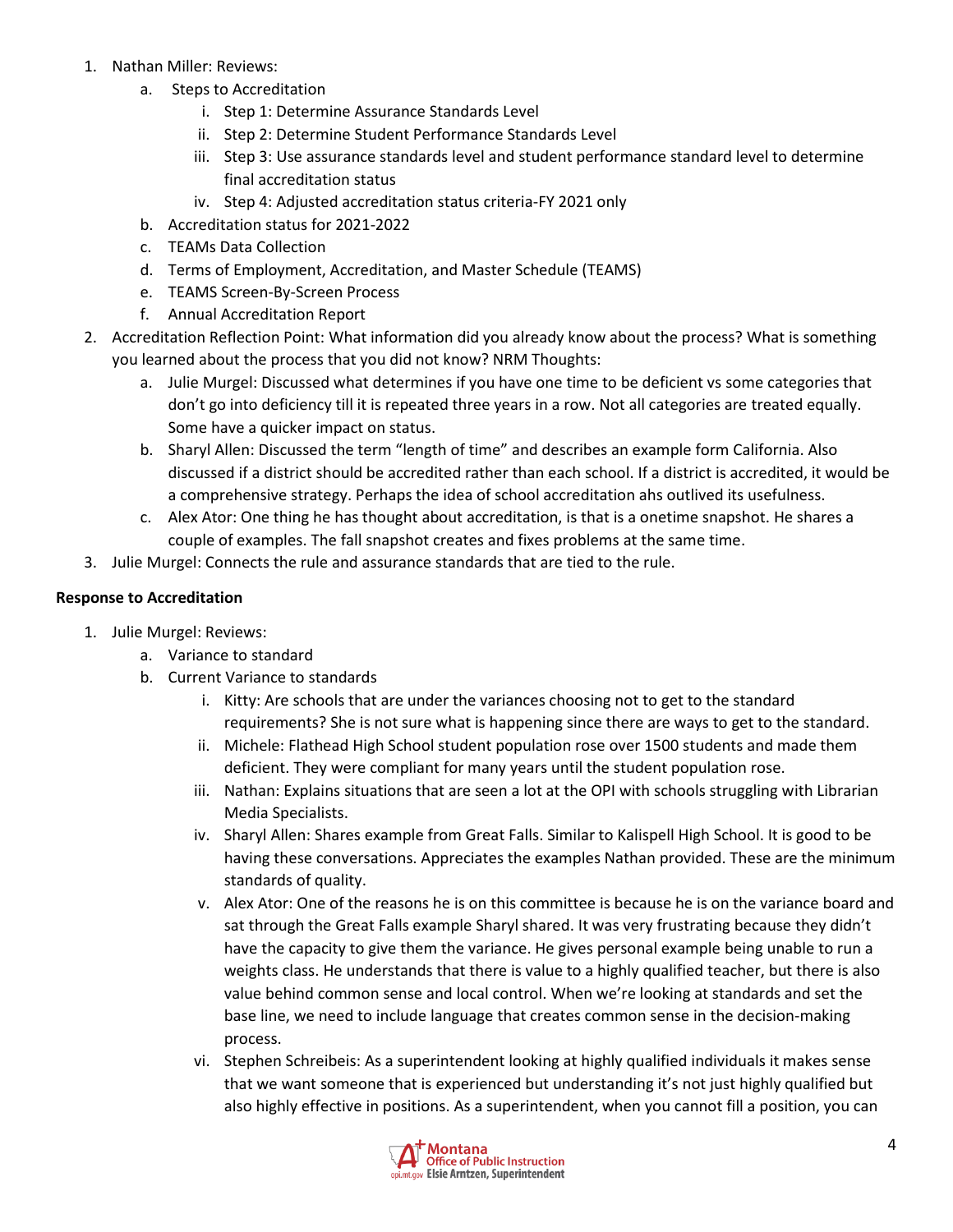file for an emergency authorization to teach from off the street. Yet he cannot take a math teacher to teach in another subject because they would not be in compliance.

# **Corrective Plans**

- 1. Julie Murgel: Reviews:
	- a. Corrective plan definition
	- b. Corrective Plan ARM

## **Intensive Assistance**

- 1. Julie Murgel: Reviews
	- a. Intensive Assistance definition
	- b. Intensive assistance ARM
	- c. Intensive assistance schools 2019-2020
- 2. Julie Murgel: Asks the NRM where in rule it explains the next step in Intensive assistance?
	- a. Julie Murgel: 10.55.605 (9) (pg. 17 in packet)
	- b. Sharyl Allen: This comes back to the CA model. We only come back to address variances rather than addressing everything every year. Not achieving accreditation status affects funding.
	- c. Renee: What are the consequences for non-accreditation?
		- i. Julie: Funding and High Schools cannot participate in the Montana Athletic Programs
	- d. Stephen: would it affect High School diplomas?
		- i. Sharyl: We can enter a college with no diploma. These are important questions to ask ourselves.
	- e. Julie: There are many states that only accredit High Schools, states that have different cycles, some states do desk monitoring and onsite visits on a cycle. There is a range of how schools are accredited in the K-12 setting.
- 3. Julie: Reviews data on Intensive Assistance
- 4. Reflection Point: After reviewing the variant to standards, corrective plan, intensive assistance, and school improvement process, what are you curious about? NRM Thoughts:
	- a. Christina Wekkin: Is curious about accountability. Likes the idea to have another teacher take on responsibilities if they are not endorsed in those areas. What about the schools that are trying to slide under the radar? How can we protect that quality?
	- b. Renee Schoening: She is curious about what kind of checks and balances there are to ensure teachers that are wearing more than one hat are credentialed. Some areas are more of a concern than others. Some teachers are assigned the role of school counselor without any training. This is a huge concern with the level of education and training counselors get in a 60-credit master's program.
		- i. Nathan: The data the OPI uses is self-reported by each school in the fall. We look at the endorsements and FTE requirements. Those are the basis of information they have to see if people are in those positions.
	- c. Susan Lake: Sometimes it seems the end result and most important thing, is if students did well. The ultimate measurement is if the student gets the outcomes that we wanted. Rather than worrying about all of the pieces of paper above it.
	- d. Kitty Logan: Discussed High Schools and how they could offer more electives for kids. Maybe it is a matter of getting creative around what they're going to call the class "engineering for life" helping senior skills for when they get out of high school. Wouldn't it be cool to be able to offer more of these courses to students?

# **Accreditation Data**

5. Julie Murgel: Reviews:

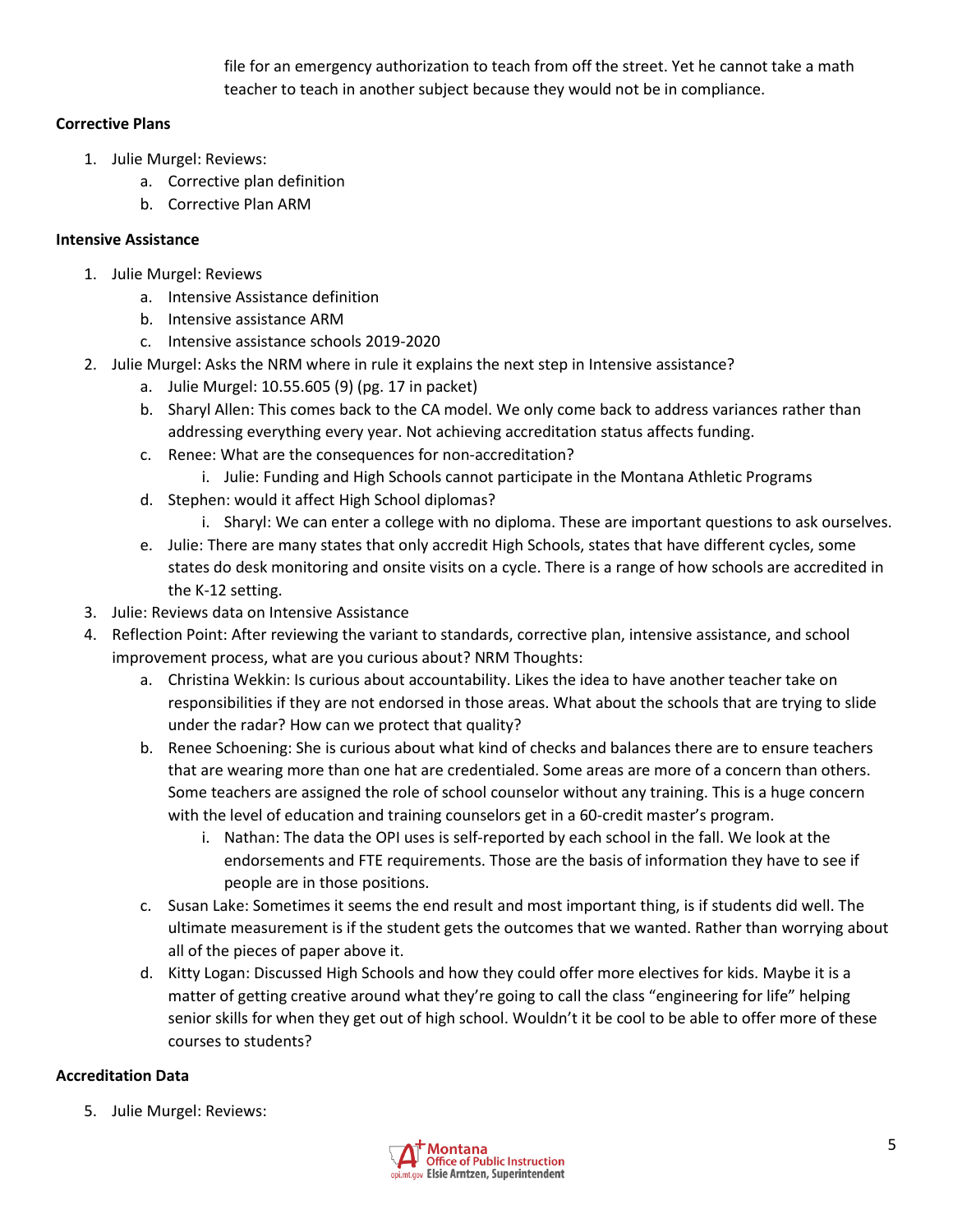- a. Advice status
- b. Deficiency Status
- c. Annual MT Accreditation report
- d. Comparative data
- e. Deviation Data for 2020-2021 and Data trends
	- i. Adrea: In looking at the charts and comparing to the definitions of assurance standards then going into Ch55 itself, the data is not disaggregated by subchapter. Would need to look at program area standards, educational opportunity, academic requirements, school leaders, and general provisions.
		- 1. Julie: You're asking a very good question. Some of the subchapters are based on the variance to standards rules or process but those are not the assurance standards. Asks Nathan how often we see a deficiency in something other than a staffing ratio?
		- 2. Adrea: A follow up question would be why aren't they included? If they're considered assurance standards, why aren't they included in the accreditation measures?
		- 3. Julie: They're included, but we don't see districts with a deficiency in it.
		- 4. Nathan: This data for a five-year trend of each individual accreditation standard. That data can be provided.
	- ii. Renee: Is there correlational data between deficiencies and the assurance standard and student performance?
		- 1. Julie: asks if there are misassigned and unlicensed teachers is there lower or higher performance? If we're assuming that unlicensed teachers lead to low student performance, we would see a correlation between unlicensed teachers and the schools with low performance. But we're not seeing that here.
		- 2. Renee: The data is not desegregated to the point we could make that connection. She is concerned of the impact on kids when the assurance standards aren't met.
	- iii. Sharyl: When we look at student performance data were only looking at specific areas. We don't know if those misassignments are tested or non-tested areas. This is something she would like to know if the misassignments are in ELA or mathematics.
	- iv. Julie: Each of these questions are important because were looking for the relationship between the assurance standards and performance standards.
	- v. Alex: It is one thing to create pathways with prior practice, performance, and success. We need to be careful to ensure we're not paving over pathways that have already been created. On the variance to standards board, he would like to see more people come to variance to standard or variance to licensure. To have someone bring progressive ideas and thought process to get the right person in front of a class without having to go through a program to get licensed. People are going to be protective of subjects like math and ELA because those courses lead to accreditation.
	- vi. Sharyl Allen: when we look at this comprehensively, we see that since 2016 we see a growth in deficiencies, but it is the regular that has declined slightly over that same period. It is curious that advice has held constant.
- f. Five-year accreditation deviation trends
	- i. Nathan: the only outlier is the superintendent non licensed. When a superintendent is not licensed it is a deviation for every school in the district.
	- ii. Adrea: Curious if OPI has look at other that might correlate with accreditation performance. We're looking at snapshot data for accreditation. She is curious if we're looking at farms data or geographic patterns? Those give a good indication of the area's socioeconomic status. What patters may exist and how it does and does not come into play with accreditation.

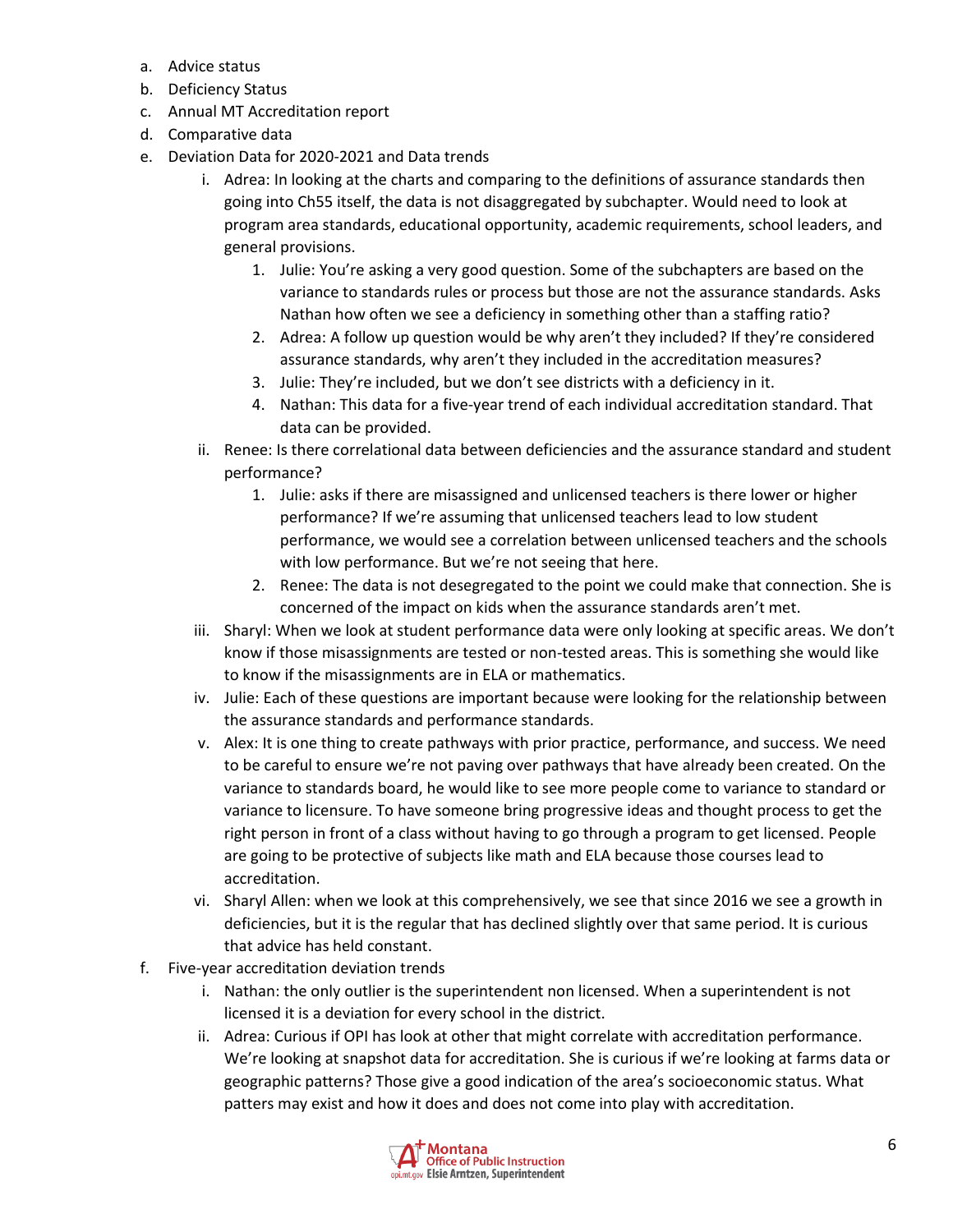1. Nathan: In the past they have looked at MASS region and the local code to compare rural vs urban. If there is data, the committee would like to know he would be willing to find it.

# **Data talk**

- 1. Discuss observations of the data: what do you see? (What are your initial thoughts or reaction? What do these data not provide?)
	- a. Chris: Looking closely at the trend data over the last 5 years. Nice to see in the last 2 years the decrease in advice and deficiency. Not sure if it is based on flexibilities. Even though we have always had an issue with councilors or library media specialists, it's not an issue of non-licensed but not endorsed. The classroom overload piece and loss of leadership could be a result of retirement due to COVID. Would be interesting to see how many teacher and leadership positions have retired in the past two years.
	- b. Renee: The thing that stands out for her is the student performance standards only include assessment and graduation rates. Accreditation is holding schools accountable for what we hope for them to achieve. What we want is successful students. To her, success is not just a test or graduation rate. Success is student wellness, engagement, learning, growth, and college and career readiness. It seems we are missing a piece. We cannot measure student success with just based on assessment and graduation rate data.
	- c. Michele Paine: Her thoughts have more to do with licensing of teachers and the challenges NW MT have in hiring people that can move to the area and afford the cost to live. In the last two years she has had to hire teachers with a provisional license has gone up dramatically and she is having a hard time filling positions in the \$14-\$15 range. She worries we won't be able to address those changes in her community. She wonders with that trend happening what will it do to our student achievement.
	- d. Christina: Looking at the data and schools that are in regular, advice, and deficiency she wonders where is the location and school size that are being impacted? Are we struggling to get the help where it's needed and is it because of the economic status of those areas? The numbers are separated, and she can't see the matchup. Is it the small rural schools that are dominated? We can see there are some larger schools, but we can't find the correlation.
	- e. Susan Lake: would like to see how all the accreditation standards impact student performance, what student data is used for performances and assessments, what are the greatest deficiency areas for student performance, and who are the non-licensed teachers and what areas are most affected? She wonders about the programs not offered in Middle school. She wonders what the program is and if it is not of great value. She also wonders if in the outlier and bigger schools if we can take advantage of virtual teachers. There are ways to access quality teachers.
	- f. Sharyl Allen: Wondering why our intensive assistant and comprehensive schools are predominantly tribal communities. Then wonders how many of the teacher misassignments are a cause of that labeling. Why are we not looking at that more closely?
		- i. Renee: The way we measure student success doesn't take into consideration student culture and socioeconomic status. There is a lot of research that students in lower SES communities perform lower academically regardless of the supports. We need to consider diversity and be inclusive and not apply templates when their resources are so different
		- ii. Allen: Where is our focus? Is it on the student and their outcomes or is on stuff that doesn't necessarily correlate with student outcomes and performance? And is that how we measure quality?
		- iii. Susan lake. The socioeconomic status is more of a measure than race and culture. It is difficult to educate a child that never gets to school. What if we utilized resources to help parents get

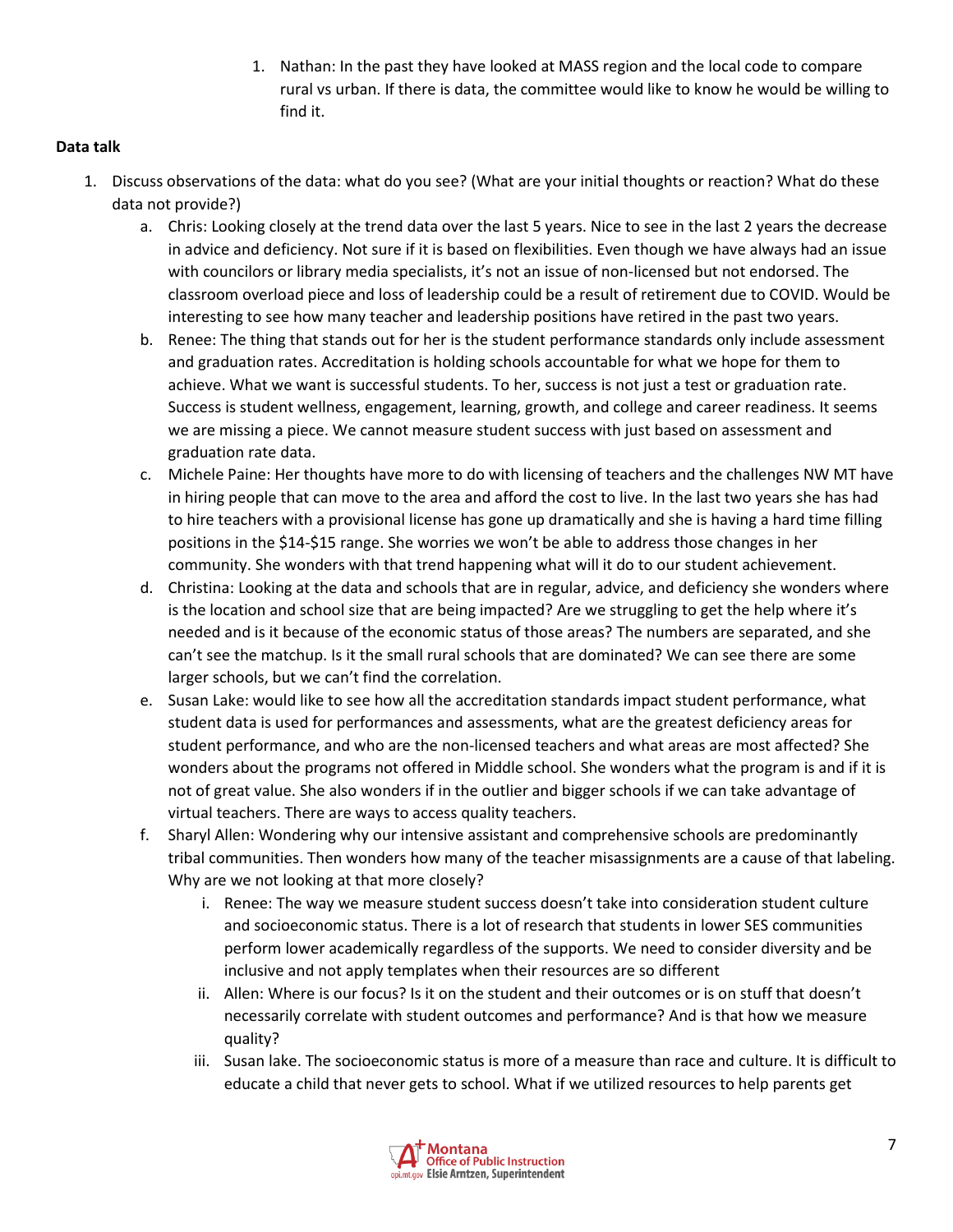children to school? Having a very friendly and open environment is incredibly important (principals greeting students, teachers are welcoming, ensure students have breakfast, etc.)

- 2. Discuss interpretations of the data: What do the data tell you? (What do you want to know more about based on the data? I wonder why? I wonder if? What do these data confirm?)
	- a. Sharyl: Staffing is a growing problem. If accreditation is a measure of quality, the data tells us quality is declining.
- 3. Discuss implications for the data: what are the implications? (So what? Why does this matter? What does this mean for our task force work?)
	- a. Renee: We have our work cut out for us.
	- b. Julie: The library media specialist ratio: Why is that there, why so much, the deviations, and variance to standards. How much of this piece is impacting schools overall?
	- c. Susan Lake: is she misreading the schools in deficiency comparison? When she looks at the chart, she sees less schools are deficient because of performance and our quality isn't declining. Or perhaps she is missing data.
	- d. Christina Wekkin: She started out in library media endorsement and one of the struggles she found as a working teacher doing an internship were the requirements. There are a lot of requirements and hoops to jump through and it is more challenging than many can take on. For her, she was not willing to sacrifice the students in her classroom to prepare for future students in library.

# **Wrap up and Next Steps**

1. Aislinn Brown: Reviews the NRM next steps and next meeting agenda

# **Public Comment**

1. Dennis Parman, Executive Director, Montana Rural Education Association: Thank you for being here and the time going to be spent on this. He is getting a sense that everyone understands how involved the work will be. Stephen brought up having a teacher that is licensed but not endorsed and forced to go out in the community to find someone. You can do that, and the rule is in ch57 not 55. Was a deputy Superintendent at OPI from July 1, 2009, through June 30, 2016, and that was one of the last rules that they put in place. There was a young lady in Ft Benton that taught art and a call was made about why that couldn't be done. Encourages not to assign a teacher to do that doesn't want to. It is renewable, if they renew 4 times, they are tenured, but they're not endorsed to teach in the right area. During that time, Patty Meyers, chair of BPE facilitated the work of Ch55 10 years ago in 2013. They had 50 stakeholders at the table, it was a time before the statute for negotiated rule making was in place. We can thank Superintendent Arntzen who caried the bill in the legislative session when she was in the Senate. One of the big differences is that the economic impact report has to be prepared and then will go to the interim education committee then go to the finance subcommittee for section E. Historically, nothing has happened in the legislature because of state funding. They told him to ensure that would not happen anymore. They did not change staffing ratios due to fiscal rules that were in place, but he encourages to do what the NRM thinks is right. Heard Renee' say that counselors should be a ratio of 250/1 rather than 300/1. If this goes to the interim committee and the budget committee, they will probably do one of two things. They might recommend that that it has to go to the full legislature where part of it may get funded from the state or they choose not to fund any of it, leading to an unfunded mandate. Do the right thing. We already know that we live in an environment of scarcity financial resources and staff that are properly licensed and endorsed. He hopes decisions aren't made trapped in a mindset of scarcity, but he knows that scarcity isn't going to leave your mind either. This is the Committee's meeting. It is not the facilitators meeting, or OPIs meeting. He has a couple of concerns. Just a few minutes ago the committee was talked to about reaching some sort of consensus. As this agenda is laid out, public comment comes at the end of the meeting. If consensus is supposed to be made on some topic, it is highly likely that public comment could be given that may change your minds. The committee